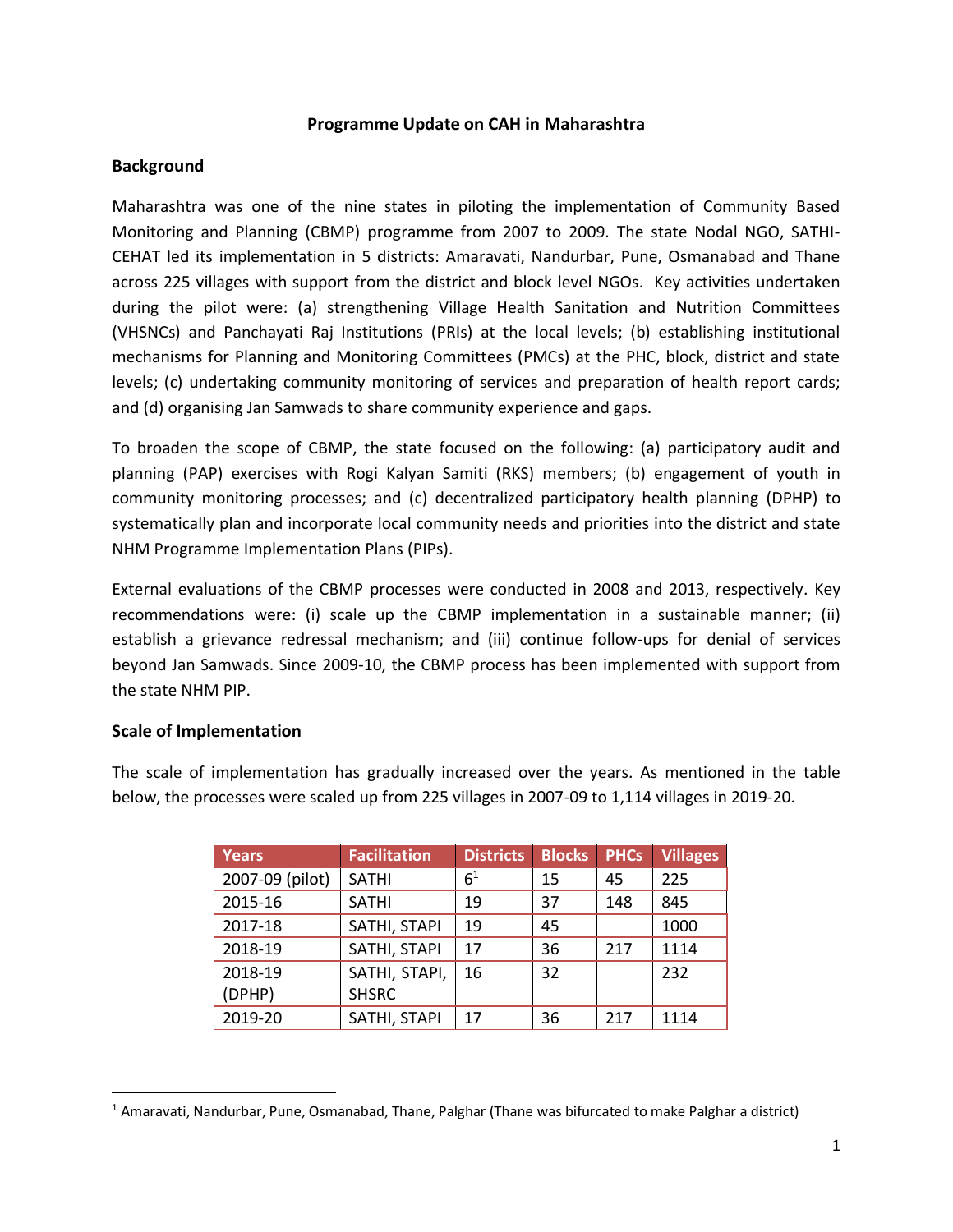# **Pool of Trainers on Community Action for Health**

Over the years under the CBMP programme, the state has developed a pool of 246 trainers at various levels as shown in the table.

### **Budgetary Allocation for CAH Implementation**

The state has been continuously implementing the community action for health process even after the completion of pilot phase. The state has

received approvals for the programmes implementation in the succeeding years. Details of the proposed budgets and its approvals in the state PIPs since 2009-10 are given in the table:



| <b>Figures in Lakhs (Rs)</b> |                 |                 |  |  |  |
|------------------------------|-----------------|-----------------|--|--|--|
| Year                         | <b>Proposed</b> | <b>Approved</b> |  |  |  |
| 2009-10                      | 244.32          | 244.32          |  |  |  |
| 2010-11                      | 292.22          | 292.22          |  |  |  |
| 2011-12                      | 292.21          | 292.21          |  |  |  |
| 2012-13                      | 241.1           | 234.32          |  |  |  |
| 2013-14                      | 413.48          | 258.23          |  |  |  |
| 2014-15                      | 373.21          | 373.21          |  |  |  |
| 2015-16                      | 421.04          | 400.14          |  |  |  |
| 2016-17                      | 457.82          | 442.32          |  |  |  |
| 2017-18                      | 394.01          | 394.01          |  |  |  |
| 2018-19                      | 530.70          | 530.70          |  |  |  |
| 2019-20                      | 790.57          | 546.44          |  |  |  |

#### **Implementation Mechanism and Current Activities**

The CBMP processes were mentored and guided by SATHI since 2007. The state has constituted a CBMP consortium since the Financial Year 2017-18 under the leadership of State Health Systems Resource Centre (SHSRC) to anchor the CBMP processes. The consortium comprises two state nodal agencies: SATHI and SOSVA Training and Promotion Institute (STAPI), and state nodal officers for ASHAs, VHSNCs, RKSs and CBMP.

Key activities undertaken under the CBMP processes are:

- a) **Building the capacities of members of VHSNCs and planning and monitoring committees:** A well-defined capacity building plan is in place to train the facilitators of the district and block NGOs who in turn train the members of VHSNCs and the planning and monitoring committees.
- b) **Community monitoring processes**: An annual exercise of select indicators on maternal and child health; functioning of the SHC and PHCs; and the availability of general health services was done to collect information from the community. The collected data was collated and analyzed;

| <b>Trainers</b> | <b>Numbers</b> |
|-----------------|----------------|
| Master          | 11             |
| trainers (state |                |
| level)          |                |
| District        | 62             |
| <b>Block</b>    | 60             |
| PHC and below   | 113            |
| <b>Total</b>    | 246            |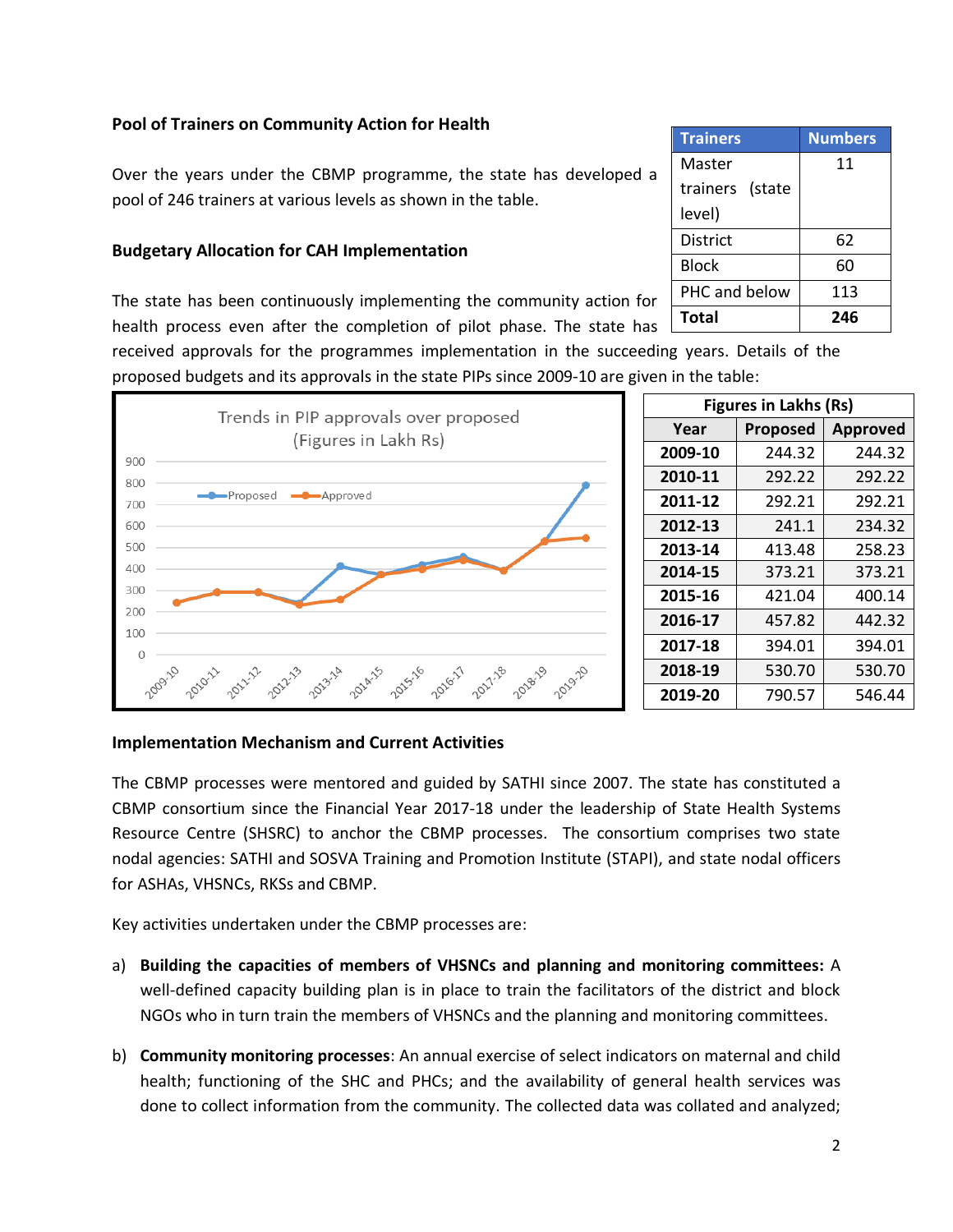and report cards were prepared. The episodes on denial of services were also recorded. The report cards generated for villages, PHC and blocks were shared and Jan Samwads were organised to have direct discourse with service providers for possible solutions.

- c) **Decentralized Participatory Health Planning:** The initiative was piloted in two blocks: Kurkheda and Armori blocks of Gadchiroli district in the FY 2016-17. A four step process was followed which included: (i) community mobilization for identification of people's demands; (ii) analysis and prioritization of demands; (iii) developing appropriate strategies/action plans to address the demands; and (iv) developing mechanisms to implementation plans. Since then it has been scaled up to 232 villages.
- d) **Participatory Audit and Planning (PAP)** of the Rogi Kalyan Samities (RKSs) at the Primary Health Centre (PHC): This new approach to conduct social audit was piloted in 2014-15 with 9 PHCs across 3 districts: Nandurbar, Thane and Raigad. Since then it was scaled up to all 217 PHCs under the CBMP blocks. Key objectives of the process are to ensure community participation in planning and utilization of RKS funds. This resulted in: (a) installation of water purifiers for patients; (b) initiation of decentralise planning for RKS funds; (c) organisation of regular RKS committee meetings; (d) reduction in fund utilisation discrepancies and sharing of utilisation reports in RKS meetings regularly; and (e) public display of RKS fund receipts and expenditure at the facility level.
- e) **Arogya Gram Sabhas (AGS):** To ensure active engagement of the Panchayati Raj Institutions in the monitoring and planning of health services, the State has introduced an initiative '*Arogya Gram Sabhas* (AGSs)', which was got approved by the State Health Minister in June 2014. The first *Arogya Gram Sabha* was organised in the State from April 24, 2015 to May 1, 2015 on account of 'Maharashtra Day' on May 1, 2015. The key objectives of the *Arogya Gram Sabhas* are: (i) awareness generation on government health programmes, services and entitlements including motivation of men for adoption of Non-Scalpel Vasectomy; (ii) enhancement of community participation in planning process; and (iii) utilization of untied fund lying with the VHSNCs. During the FY 2019-20, the AGSs were organised in the state where panchayats have decided to utilize the 14<sup>th</sup> Finance Commission funds for health infrastructural improvements, organising health camps and improving sanitation conditions in the villages.
- f) **Development of resource material in Marathi**: The state nodal NGOs have developed resource materials on CBMP, decentralized health planning, study reports, evaluation reports, posters and brochures/flyers to facilitate the CBMP processes in the field. These resource material can be accessed at **http://www.cbmpmaharashtra.org/.**
- g) **Key impact of the CBMP programme**:
	- Members of the VHSNC in Shirse village (Karjat block and Raigad district) took the initiative of medical check-ups of women and ensured distribution of caste certificate.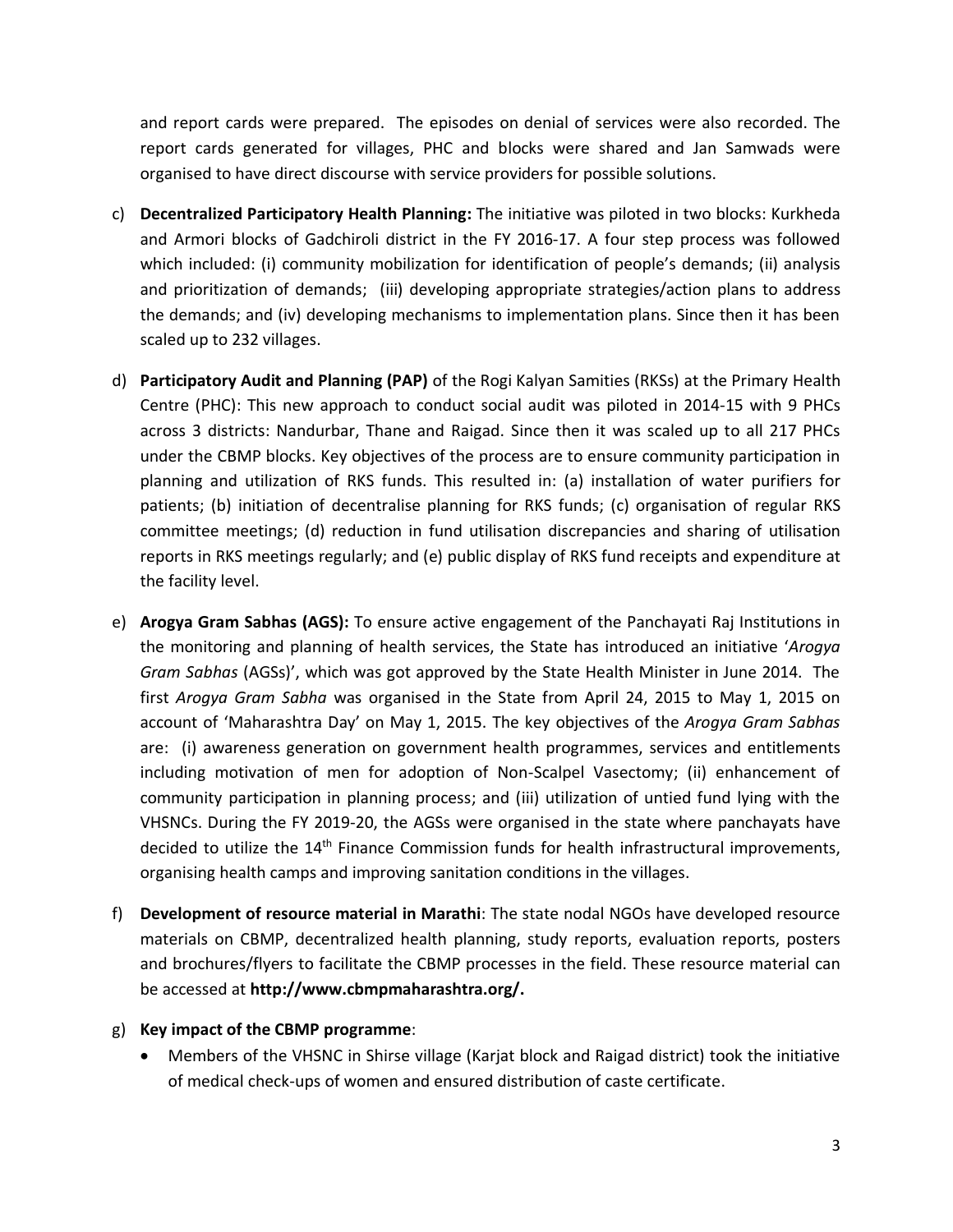- The VHSNC Waigaon, Chandrapur (block and district) conducted *kabbadi* competitions to promote sports.
- Members of VHSNC and Gram Panchayat (Bota village under Bota PHC, Sangamner block and Ahmednagar district) have started sanitary napkin production unit in Bota Zilla Parishad school.
- Members of VHSNC in Kitali village (Chandrapur block and district) as pressure groups have demonstrated contracting of ration shops in Kitali, Mamla and Adegaon villages (all in remote forest villages).
- The members of 15 VHSNCs in Chandrapur block and district organised health check-ups for screening cancer and TB.
- Block Mentoring Committee in Karjat, Raigad district addressed the issues on social entitlements, and government schemes including Janani Suraksha Yojana, Janani Shishu Yojana, etc.
- Construction of Ambivali PHC, which was a long pending issue, was discussed at both Jan Samwads organised at Ambivali PHC and Raigad district, and sorted out.
- District Mentoring Committee (DMP), Raigad resolved the issues such as continuous closure of sub-centres at Mulgaon and Beed; and ensuring treatment to 18 malnourished children in sub district hospital at Karjat and appointment of Anesthesia Specialist there.
- District Mentoring Committee, Chandrapur submitted a proposal to Department of Water Supply for the arrangements of water supply through 'Rain Water Harvesting System'. Subsequently, the proposal was approved and water was made available at Tadali, Jiwati and Patan PHCs.
- District Mentoring Committee, Chandrapur addressed the requirement of mini-anganwadis in the villages of Ghodankappi, Ghanpathar, Ghatraigudda, Pataguda, Khadki, Singarpathar and Aanandguda in Jiwati Block of Chandrapur district.
- District Mentoring Committee, Chandrapur addressed the issue of appointing ASHAs in geographically remote areas such as the villages like Ghodankappi, Ghanpathar, Ghatraigudda, Jankapur Kolam, Sitaguda, Pataguda, Jambhuldhara, Khadki, Markagondi, Rampur, Singar Pathar and ChikhaliKolam in Jiwati block of Chandrapur district where basic infrastructure facilities were not there through the initiative 'GAON TITHE ASHA.'
- In the Jan Samwad organised at Jawale Baleshwar PHC, appointment of a full time nurse at Pimpalgaon Matha village was discussed and resolved.
- Suggestion box and citizens charter were installed at Bota PHC in Sangamner block of Ahmednagar district.
- The NGOs facilitating the CBMP programme in the field were appointed as RKS members in two PHCs (Dhadrphal and Jawale Baleshwar) after the PHC level Jan Samwads.
- A new building for Jeur PHC, Ahmednagar Block is approved and the construction work was started as an immediate outcome of Jan Samwad organised at the district level.